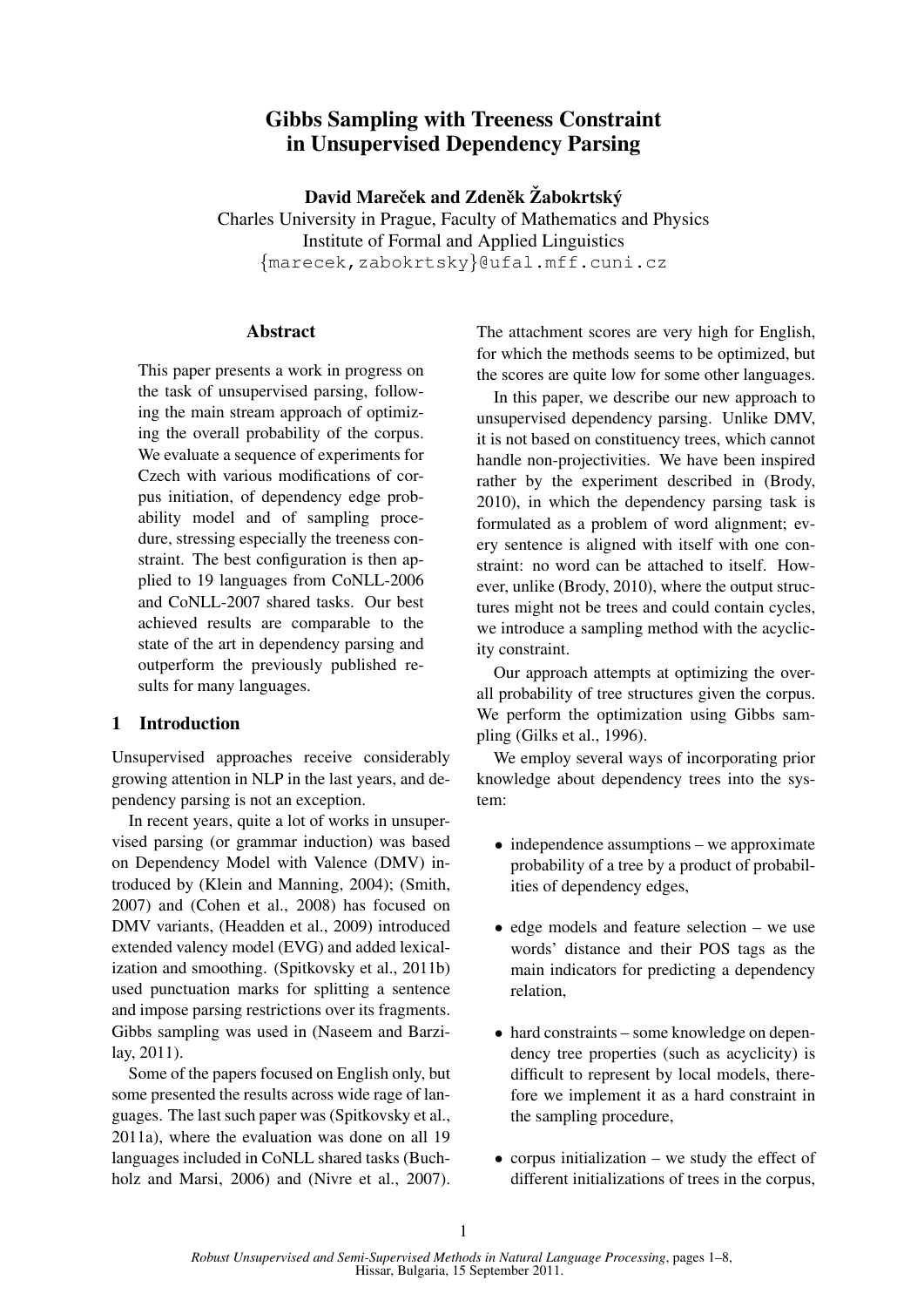• basic linguistic assumptions – according to the dependency syntax tradition, we expect the trees to be verbocentric. This is done without determining which part-of-speech tag is what.

All experiments are evaluated in detail using Czech data. The configuration which performs best for Czech is applied also on other languages available in the CoNLL shared task corpora (Buchholz and Marsi, 2006) and (Nivre et al., 2007). Our goal is to achieve good results across various languages without tuning the parser individually for each language, so we use the other language data exclusively for evaluation purposes.

### 2 Data preparation

We used Czech training part (dtrain.conll) from CoNLL 2007 collection, which corresponds to approximately one third of Prague Dependency Treebank 2.0 (Hajič and others, 2006), PDT in the sequel. We selected all sentences containing at most 15 words after removing punctuation.<sup>1</sup> The resulting data contains 123,804 words in 14,766 sentences (out of 368,640 words and 25,360 sentences in the original dtrain.conll file).

We are aware of a strong bias caused by this filtering. For instance, it leads to a considerably higher proportion of sentences without a verb (such as titles – recall that PDT contains mainly newspaper articles). However, such filtering is a usual practise in unsupervised parsing due to time complexity issues.

Since Czech is a morphologically rich language, there are around 3,000 morphological tags distinguished in PDT. They consist of 15 positions, each of them corresponding to one morphological category. In the CoNLL format, Czech positional tags are distributed into three columns: CPOS (first position), POS (second position), and FEATURES (third to fifteenth position). For the purpose of unsupervised parsing experiments, we reduce the tag set at two levels of granularity:

- *CoarsePOS* only the first letter is considered for each tag (11 distinct values, such as  $V$  for verbs and  $P$  for pronouns).
- *FinePOS* only the first (coarse-grained POS) and the fifth letter (morphological case)

is used if case is defined (such as N4 for nouns in accusative), or the first and the second letter otherwise (such as  $\nabla f$  for infinitive verb forms); there are 58 distinct values.<sup>2</sup>

We use this data in all our tuning experiments (Sections  $6.2 - 6.5$ ). The final evaluation on CoNLL (Section 6.6) is different. It is made on all the sentences (without length limit) and only CoNLL POS tags are used there.

### 3 Models

Similarly to (Brody, 2010), we use two models which are very close to IBM Model 1 and 2 for word alignment (Brown et al., 1993). We do not model fertility (IBM Model 3), but we plan to involve it in future work. We introduce another model (called *NounRoot*) that postulates verbocentricity of the dependency trees and tries to repress Noun-Root dependencies.

#### 3.1 Standard Dependency Models

In our models, each possible dependency edge is characterized by three attributes:

- $T<sup>g</sup>$  tag of the governing node,
- $T^d$  tag of the dependent node,
- $D^{d,g}$  signed distance between governing and dependent word (it is negative, if the dependent word precedes the governing one, and is equal to 0 if the governing node is the technical root).

The first model (called *Dep*) postulates that the tag of the governing node depends only on the tag of the dependent node. The probability that the node  $d$  is attached below the node  $q$  is:

$$
P(d \to g) = P(T^g | T^d) = \frac{P(T^g, T^d)}{P(T^d)} \tag{1}
$$

We assume that the dependencies follow a Chinese Restaurant Process (Aldous, 1985), in which the probability  $P(T^g | T^d)$  is proportional to the number of times  $T<sup>g</sup>$  have governed  $T<sup>d</sup>$  in the past, as follows:

$$
P(T_i^g | T_i^d) = \frac{count^{(-i)}(T_i^g, T_i^d) + \alpha_1}{count^{(-i)}(T_i^d) + \alpha_1|T|}, \quad (2)
$$

<sup>&</sup>lt;sup>1</sup>If a removed punctuation node was not a leaf, its children were attached below the removed node's parent. This occurs mainly with coordinations without conjunctions.

 $2$ This shape of tags has been previously shown to perform well for supervised parsing.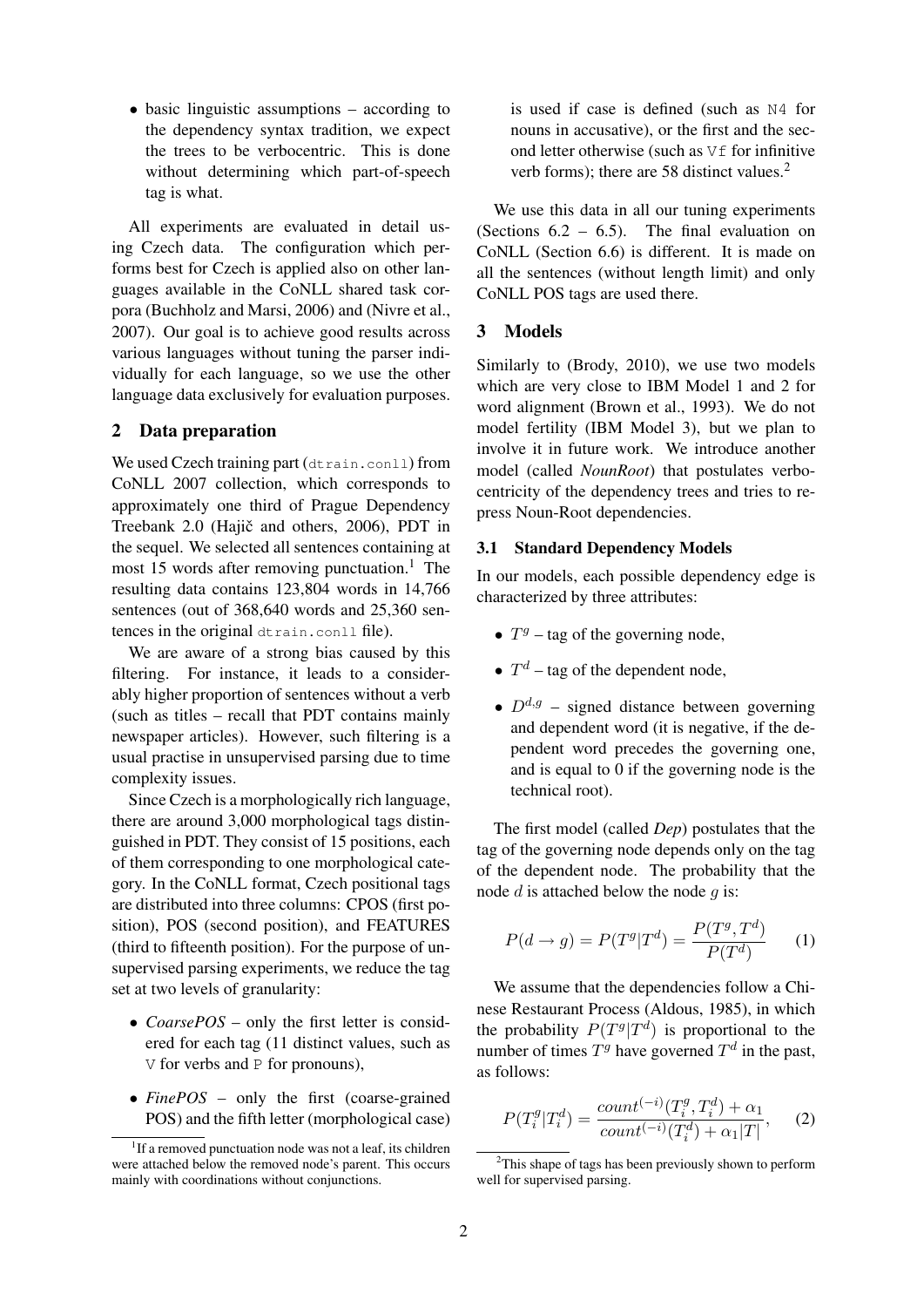where the index  $i$  corresponds to the position of the dependent word in the corpus,  $count^{(-i)}$  represents number of occurrences in the history (from 1 to  $i - 1$ ), |T| is the number of tags in the tag set and  $\alpha_1$  is the Dirichlet hyper-parameter.

The second model (called *Dist*) assumes that the length of the dependency edge depends on the tag of the dependent node:

$$
P(d \to g) = P(D^{d,g}|T^d) = \frac{P(D^{d,g}, T^d)}{P(T^d)}
$$
 (3)

$$
P(D_i|T_i^d) = \frac{count^{(-i)}(D_i, T_i^d) + \alpha_2}{count^{(-i)}(T_i^d) + \alpha_2|D|}, \quad (4)
$$

where  $|D|$  is the number of all possible distances in the corpus. This number was set to 30.

The probability of a particular analysis (i.e., the probability of all dependency trees  $T$  built on a whole given corpus  $C$ ) can be computed as:

$$
P(C, T) = \prod_{i=1}^{N} P(T_i^g | T_i^d) \cdot P(D_i | T_i^d)
$$
  
= 
$$
\prod_{i=1}^{N} \left( \frac{count^{(-i)}(T_i^g, T_i^d) + \alpha_1}{count^{(-i)}(T_i^d) + \alpha_1 | T |} \right)
$$
 (5)  

$$
\frac{count^{(-i)}(D_i, T_i^d) + \alpha_2}{count^{(-i)}(T_i^d) + \alpha_2 | D |}
$$

We maximize this probability using Gibbs sampling (Gilks et al., 1996).

#### 3.2 Noun-Root Dependency Repression

During our first experiments, we noticed that nouns (especially subjects) often substitute verbs in the governing positions. Since majority of grammars are verbocentric (verbs dominates their subjects and objects), we decided to penalize noun-root edges. Of course, we do not want to state explicitly which tag represents nouns in a particular tag set. Instead, nouns are recognized automatically as the most frequent coarse-grained tag category in the corpus (this simple rule holds for all languages in the CoNLL 2006 and 2007 sets).<sup>3</sup> We add the following model called *Noun-Root*:

$$
P(d \to g) = \begin{cases} \beta & \text{if } d \text{ is noun and } g \text{ is root} \\ 1 & \text{otherwise} \end{cases}
$$
 (6)

This model is added into the product in Equation (5). The value of  $\beta$  was experimentally set to 0.01.

## 4 Sampling

We sample from the posterior distribution of our model  $P(T^g, D^{g,d} | T^d)$  using Gibbs sampling (a standard Markov chain Monte Carlo technique). We sample each dependency edge independently. Computing the conditional probabilities is straightforward, because the numerators and denominators in the product in Equation (5) are exchangeable. If we substitute the parent of a word by a new parent, we can deal with the dependency as if it were the last one in the corpus. The history remains unchanged and updating the probability is thus very efficient.

#### 4.1 Basic sampling algorithm

The pseudocode of the basic sampling algorithm is shown in Figure 1. This algorithm chooses one parent for each word. It may create cycles and discontinuous directed graphs; such graphs are also accepted as the algorithm's initial input.

```
iterate {
  foreach sentence {
    foreach node in rand_permutation_of_nodes {
      # estimate probability of node's parents
      foreach parent in (0 .. |sentence|) {
next if parent == node;
        node->set_parent(parent);
        prob[parent] = estimate_edge_prob();
      \overline{1}# choose parent w.r.t. the distribution
      parent = sample from prob[parent];
      node->set_parent(parent);
    }
 }
}
```
Figure 1: Pseudo-code of the basic sampling approach (cycles are allowed).

#### 4.2 Hard Constraints

The problem of the basic sampling algorithm is that it does not sample trees. It only chooses a parent for each word but does not guarantee the acyclicity. We introduce and explore two hard constraints:

• *Tree* – for each sentence, the set of assigned edges constitutes a tree in all phases of computation,<sup>4</sup>

<sup>&</sup>lt;sup>3</sup>We are aware that introducing this rule is a kind of hack, which departs from the line of purely unsupervised parsing and which will become useless with automatically induced POS tags in future experiments. On the other hand, this simple trick has a substantial effect on parsing quality. Therefore we decided to present results both with and without using it.

<sup>4</sup>This constraint is not compliant with the *RandInit* initialization.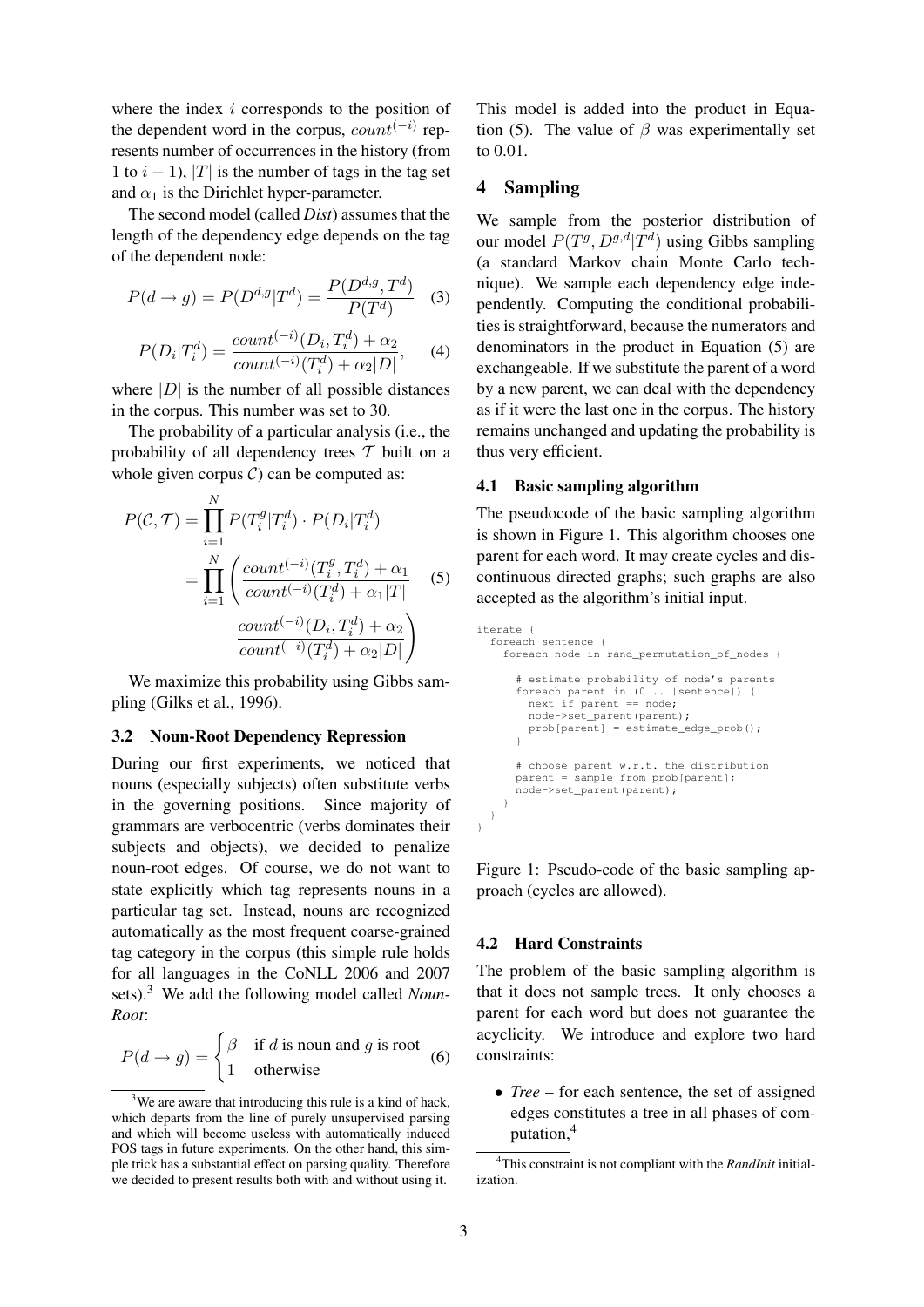• *SingleRoot* – the technical root can have only one child.

Tree-sampling algorithm with pseudocode in Figure 2 ensures the treeness of the sampled structures. It is more complicated, because it checks acyclicity after each sampled edge. If there is a cycle, it chooses one edge which will be deleted and the remaining node is then hanged on another node so that no other cycle is created. This deletion and rehanging is done using the same sampling method.

```
iterate {
 foreach sentence {
    foreach node in rand_permutation_of_nodes {
      # estimate probability of node's parents
      foreach parent in (0 .. |sentence|) {
        next if parent == node;
        node->set_parent(parent);
       prob[parent] = estimate\;edge\;prob();\overline{1}# choose parent w.r.t. the distribution
      parent = sample from prob[parent];
      node->set_parent(parent);
      if (cycle was created) {
        # choose where to break the cycle
        foreach node2 in cycle {
          parent = node2->parent;
          node2->unset_parent();
          prob[node2] = estimate_edge_prob();
          node2->set_parent(parent);
        }
        node2 = sample from prob[node2];
        # choose the new parent
        foreach parent {
          next if node2->parent creates a cycle
          node2->set_parent(parent);
          prob[parent] = estimate_edge_prob();
        }
        parent = sample from prob[parent];
       node2->set_parent(parent);
     }
   }
 }
\mathbf{r}
```
Figure 2: Pseudo-code of the tree-sampling approach (cycles are not allowed).

The second hard constraint represents the fertility of the technical root, which is generally supposed to be low. Ideally, each sentence should have one word which dominates all other words. For this reason, we allow only one word to depend on the technical root. If the root acquires two children during sampling, one of them is immediately resampled (a new parent is sampled for the child).

## 5 Experimental Setup

This section describes the ways of initialization, and how the final dependency trees are built from sampling.

#### 5.1 Corpus Initialization

We implemented four different procedures for initiating dependency edges in the corpus:

- *RandInit* each word is attached below a randomly chosen word from the same sentence (or the technical root); treeness is not ensured,
- *RandTreeInit* like *RandInit*, but treeness is ensured (only edges not leading to a cycle are added),
- *LeftChainInit* in each sentence, each word is attached below its left neighbor; the first word is attached below the technical root,
- *RightChainInit* each word is attached below its right neighbor; the last word is attached below the technical root.

The last two are used only for computing the baseline scores.

#### 5.2 Dirichlet hyper-parameters

Following (Brody, 2010), we set the Dirichlet hyper-parameters  $\alpha_1$  and  $\alpha_2$  to values 0.01 and 0.05 respectively. We did not optimize the values carefully because our preliminary experiments confirm the observation of (Brody, 2010): limited variations (up to an order of magnitude) in these parameters have only a negligible effect on the final results.

### 5.3 Number of iterations

Experiments showed that the sampling algorithm makes only little changes of probabilities after the 30th iteration (see the Figure 3). All the experiments were running with 30 "burn-in" iterations and then other 20 iterations from which the final dependency trees were computed.

### 5.4 Parsing

We can simply take the trees after the last iteration and declare them as a result. A better way is, however, take the last (in our case 20) iterations and create an average trees (or average directed graphs). We tested two procedures for creating an average tree (or graph) from  $n$  different trees (graphs):

• *Max* – We attach each node to its most frequent parent. This method allows cycles.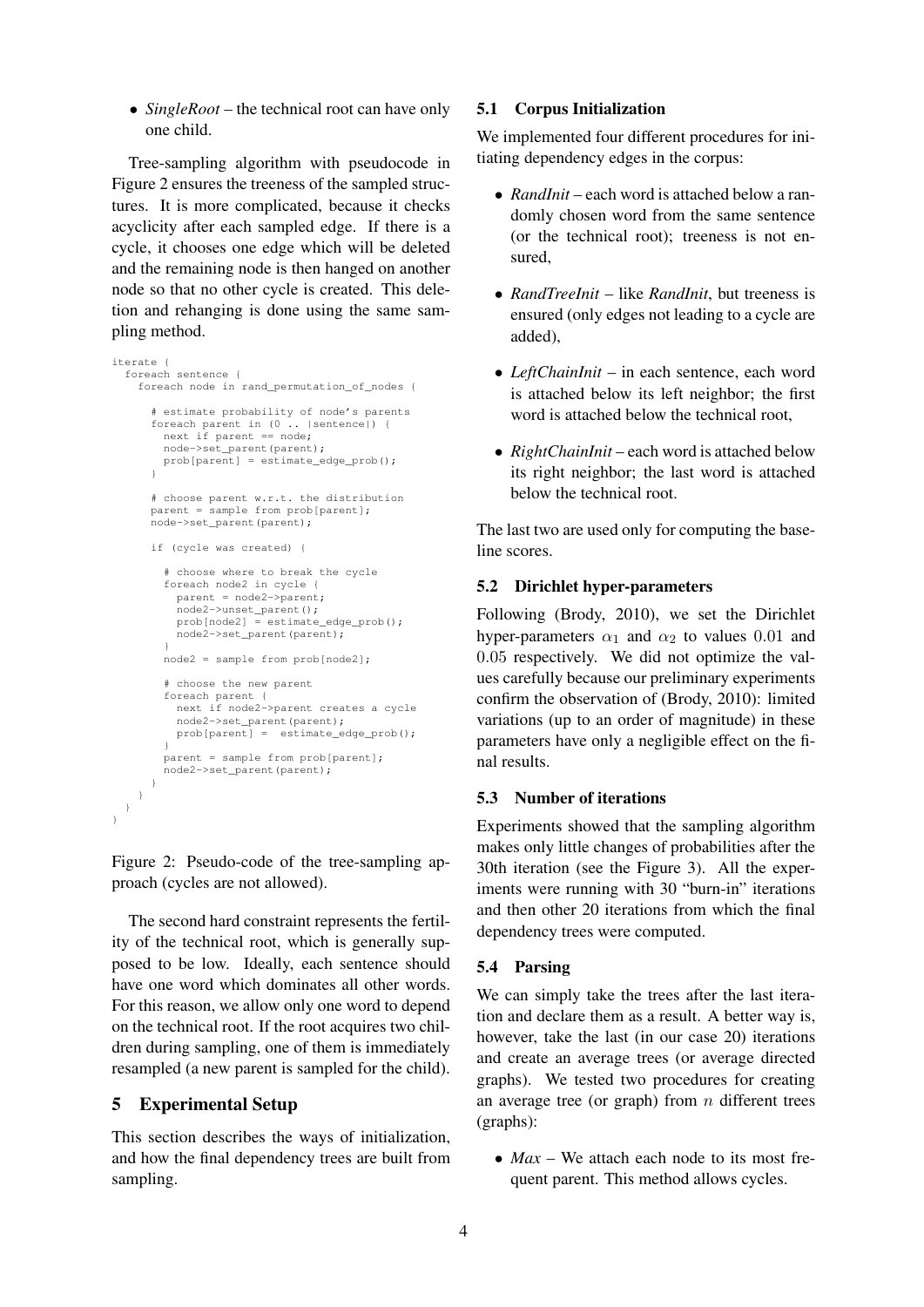

Figure 3: Log-likelihoods of the data through 50 iterations. An example of one run.

• *MST* – Each edge has a weight proportional to the number of times it appeared during the iterations. A maximum spanning tree algorithm (Chu and Liu, 1965) is then applied on each sentence. This method always creates trees.

### 6 Experiments and Evaluation

## 6.1 Evaluation metrics

As in other unsupervised tasks (e.g. in unsupervised POS induction), there is a little consensus on evaluation measures. Performance of unsupervised methods is often measured by comparing the induced outputs with gold standard manual annotations. However, this approach causes a general problem: manual annotation is inevitably guided by a number of conventions, such as the traditional POS categories in unsupervised POS tagging, or varying (often linguistically controversial) conventions for local tree shapes representing e.g. complex verb forms in unsupervised dependency parsing. It is obvious that using unlabeled attachment scores (UAS) leads to a strong bias towards such conventions and it might not be a good indicator of unsupervised parsing improvements. Therefore we estimate parsing quality by two additional metrics:

- UUAS undirected UAS (edge direction is disregarded),
- NED neutral edge direction, introduced in (Schwartz et al., 2011), which treats not only a node's gold parent and child as the correct answer, but also its gold grandparent.

#### 6.2 Baseline and upper bound estimates

We evaluate four baselines straightforwardly corresponding to four corpus initiation procedures described in Section 5.1: *RandBaseline*, *RandTree-Baseline*, *LeftChainBaseline*, and *RightChain-Baseline*.

In order to have an upper bound limit, we use Ryan McDonald's implementation of Maximum Spanning Tree parser (McDonald et al., 2005) (*SupervisedMST*). Only features based on reduced POS tags are accessible to the parser. We use the data described in Section 2 both for training and evaluation in the 10-fold cross-validation fashion and present the average result.

The results of the baseline and upper bound experiments are summarized in Table 1.

| Parser        | Tags           | <b>UAS</b> | <b>UUAS</b> | <b>NED</b> |
|---------------|----------------|------------|-------------|------------|
| RandBaseline  |                | 12.0       | 19.9        | 27.5       |
| RandTreeB.    |                | 11.9       | 21.0        | 31.0       |
| LeftChainB.   |                | 30.2       | 67.2        |            |
| RightChainB.  |                | 25.5       | 52.0        | 60.6       |
| SupervisedMST | CoarsePOS      | 73.9       | 78.6        | 86.6       |
| SupervisedMST | <b>FinePOS</b> | 82.5       | 84.9        | 90.3       |

Table 1: Lower and upper bounds for unsupervised parsing of Czech based on reduced POS tags.

### 6.3 Results for Czech

Selected experiments and results for Czech are summarized in Table 2. We started with a simple configuration without sampling constraints. Then we were gradually adding our improvements and constraints: *MST* parsing, *Tree* and *SingleRoot* constraint and *NounRoot* model. Everything was measured both for *CoarsePOS* and *FinePOS* tags and evaluated with all three measures.

We can see that CoarsePOS tags work better if we do not use *SingleRoot* constraint or *Noun-Root* model. Adding *NounRoot* model improves the *UAS* by 8 percent. We choose the settings of the experiment number 10 (which uses all our improvements and constraints) as the best configuration for Czech. It has the highest *UUAS* score and the values of the other scores are very close to the maximum achieved values.

#### 6.4 Learning curves

It is useful to draw learning curves in order to see how well the learning algorithm can exploit additional data. Figure 4 shows the speed of growth of UAS for our best unsupervised configuration in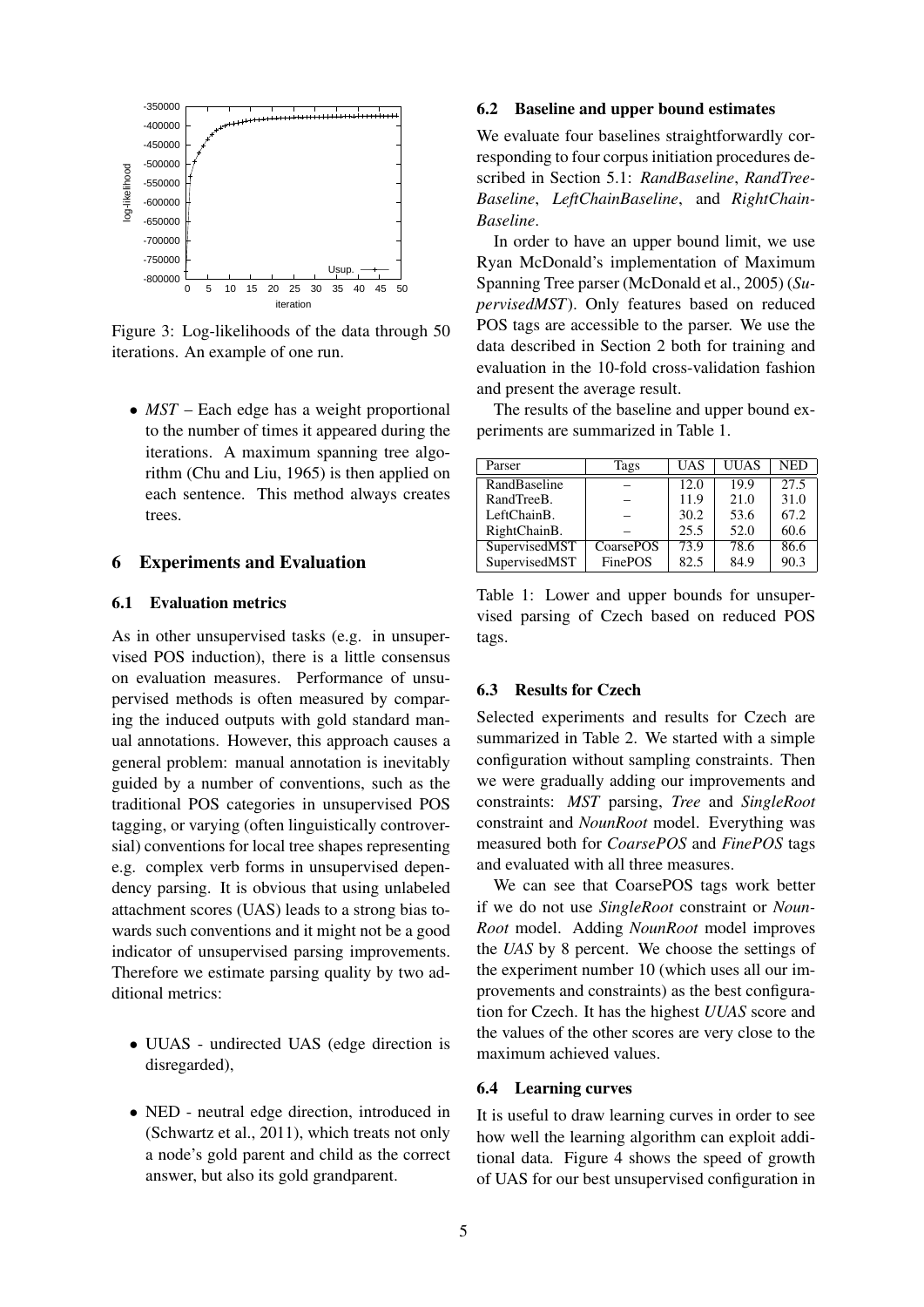| n.                          | Initialization                                          | Tags             | Models                               | Constraints     | Parsing    | UAS  | <b>UUAS</b>       | <b>NED</b> |  |  |
|-----------------------------|---------------------------------------------------------|------------------|--------------------------------------|-----------------|------------|------|-------------------|------------|--|--|
|                             | <i>Baseline configuration:</i>                          |                  |                                      |                 |            |      |                   |            |  |  |
|                             | Random                                                  | CoarsePOS        | Dep+Dist                             |                 | Max        | 45.1 | 51.2              | 55.8       |  |  |
| 2                           | Random                                                  | FinePOS          | Dep+Dist                             |                 | Max        | 41.3 | 47.6              | 51.0       |  |  |
|                             | Parsing with Maximum spanning tree algorithm:           |                  |                                      |                 |            |      |                   |            |  |  |
| 3                           | Random                                                  | <b>CoarsePOS</b> | Dep+Dist                             |                 | <b>MST</b> | 44.8 | 58.8              | 67.1       |  |  |
| 4                           | Random                                                  | FinePOS          | Dep+Dist                             |                 |            | 36.7 | 50.1              | 55.1       |  |  |
|                             | Using tree-sampling:                                    |                  |                                      |                 |            |      |                   |            |  |  |
| 5                           | <b>RandomTree</b>                                       | CoarsePOS        | Dep+Dist                             | Tree            | <b>MST</b> | 45.5 | $\overline{55.1}$ | 59.5       |  |  |
| 6                           | RandomTree                                              | FinePOS          | Dep+Dist                             | Tree            | <b>MST</b> | 36.2 | 46.6              | 50.0       |  |  |
|                             | Single-root constraint added:                           |                  |                                      |                 |            |      |                   |            |  |  |
|                             | RandomTree                                              | CoarsePOS        | Tree+SingleRoot<br>Dep+Dist          |                 | <b>MST</b> | 41.8 | 58.9              | 72.2       |  |  |
| 8                           | RandomTree                                              | FinePOS          | Dep+Dist                             | Tree+SingleRoot |            | 41.2 | 58.6              | 70.8       |  |  |
|                             | Noun-Root repression model added:                       |                  |                                      |                 |            |      |                   |            |  |  |
| 9                           | <b>RandomTree</b>                                       | CoarsePOS        | Dep+Dist+NounRoot<br>Tree+SingleRoot |                 | <b>MST</b> | 49.6 | 62.2              | 73.3       |  |  |
| 10                          | RandomTree                                              | FinePOS          | Dep+Dist+NounRoot                    | Tree+SingleRoot | <b>MST</b> | 49.8 | 62.6              | 73.0       |  |  |
|                             | Experiments with constraints on the best configuration: |                  |                                      |                 |            |      |                   |            |  |  |
| 11                          | <b>RandomTree</b>                                       | FinePOS          | Dep+Dist+NounRoot                    |                 | <b>MST</b> | 42.0 | 56.3              | 62.8       |  |  |
| 12                          | RandomTree                                              | CoarsePOS        | Dep+Dist+NounRoot                    | Tree            | MST        | 50.0 | 59.8              | 66.9       |  |  |
| 13                          | RandomTree                                              | FinePOS          | Dep+Dist+NounRoot                    | Tree            | <b>MST</b> | 46.8 | 55.9              | 61.1       |  |  |
| 14                          | RandomTree                                              | FinePOS          | Dep+Dist+NounRoot                    | SingleRoot      | MST        | 40.8 | 58.0              | 66.6       |  |  |
| Other selected experiments: |                                                         |                  |                                      |                 |            |      |                   |            |  |  |
| $\overline{15}$             | <b>RandomTree</b>                                       | <b>FinePOS</b>   | Dep+Dist+NounRoot                    |                 | Max        | 45.1 | 51.2              | 55.8       |  |  |
| 16                          | RandomTree                                              | FinePOS          | Dep+Dist+NounRoot                    |                 | Max        | 44.6 | 50.5              | 53.0       |  |  |
| 17                          | <b>RandomTree</b>                                       | FinePOS          | Dep+Dist+NounRoot                    | Tree+SingleRoot | Max        | 49.9 | 62.5              | 72.8       |  |  |

Table 2: Evaluation of different configurations of the unsupervised parser for Czech.

comparison with the supervised parser (evaluated by 10-fold cross validation, again).



Figure 4: Learning curves for Czech: UAS of unsupervised (our best configuration) and supervised (unlexicalized McDonald's MST) parsers as functions of data size. *FinePOS* tags were used.

One can see that from 10,000 tokens the *UAS* for our best configuration grows very little and we do not need more data if we are dealing with POS tags only. We suppose that more data would be needed when using lexicalization.

#### 6.5 Error analysis

Table 3 shows attachment scores for individual coarse-grained Czech POS tags. One can see very low UAS values with particles, interjections, and

punctuation (special characters not filtered in the preprocessing step), however, these categories are not frequent in the corpus. Prepositions and conjunctions are more frequent, but their attachment score is still only 20.4% and 14.2% respectively. This fact is caused mainly by reversed dependencies; our parser attaches prepositions below nouns and conjunctions below verbs, while in the corpus, prepositions dominate nouns and conjunctions dominate verbs. These reversed dependencies are treated as correct with UUAS and NED measures.

| <b>CPOS</b>       | Occurrences | UAS [%] | Err. $\lceil \% \rceil$ |
|-------------------|-------------|---------|-------------------------|
| $N$ (nouns)       | 21934       | 48.5    | 18.8                    |
| A (adjectives)    | 12890       | 80.1    | 2.6                     |
| V (verbs)         | 10946       | 55.1    | 7.2                     |
| P (pronouns)      | 6294        | 66.2    | 2.6                     |
| D (adverbs)       | 4025        | 49.4    | 3.3                     |
| R (prepositions)  | 2596        | 20.4    | 8.2                     |
| $C$ (numerals)    | 1884        | 40.5    | 2.2                     |
| J (conjunctions)  | 957         | 14.2    | 4.7                     |
| T (particles)     | 198         | 23.6    | 0.5                     |
| I (interjections) | 5           | 27.8    | 0.0                     |
| Z (punctuation)   | 3           | 18.8    | 0.0                     |

Table 3: UAS for individual coarse-grained Czech POS tags. The "*Err.*" column shows the percentage of errors on the whole corpus.

Nouns make most errors in total, especially in the longer noun phrases, where the correct struc-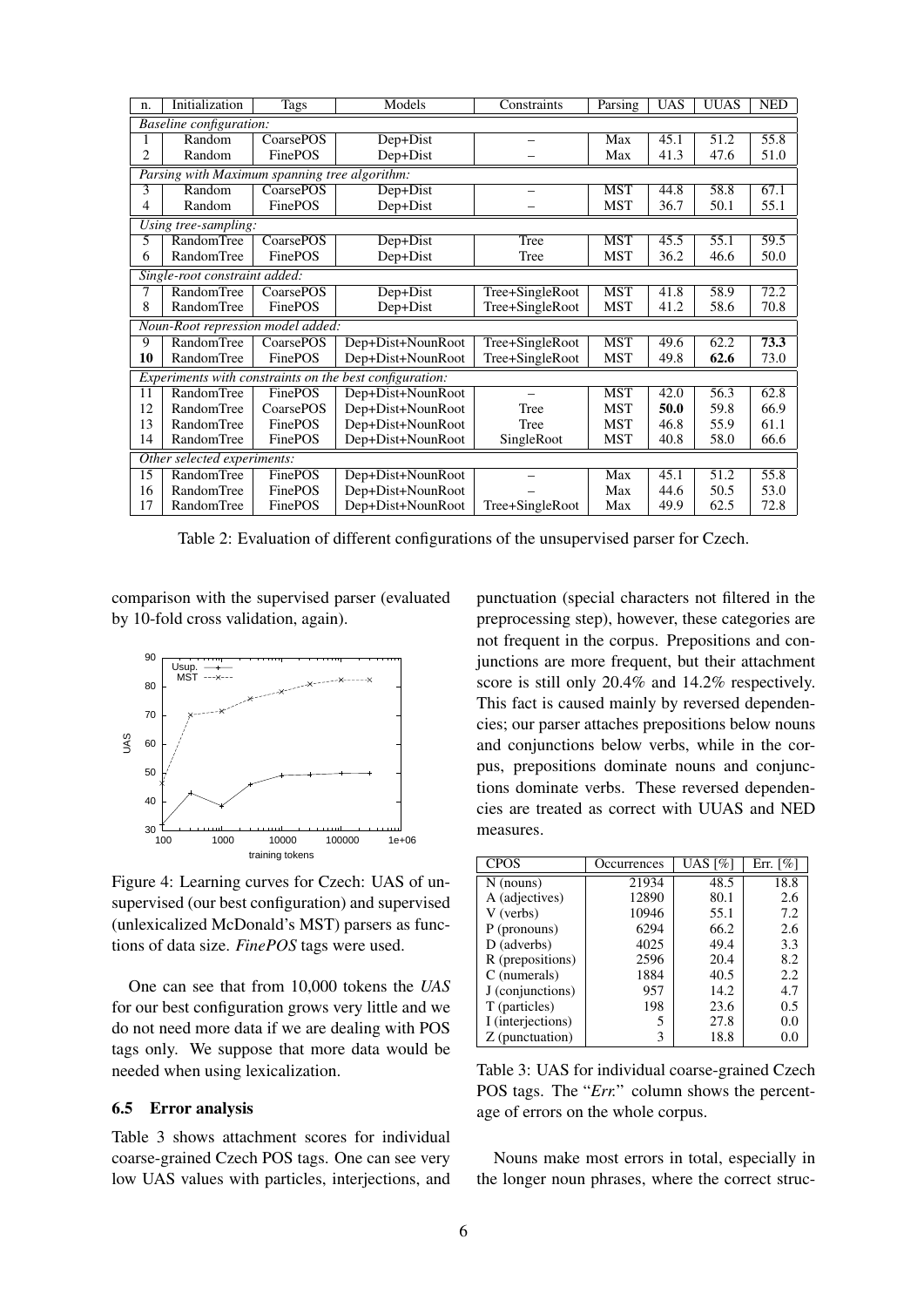| Language         |                        |       |       | <b>Baselines</b> |       | Results |      |      |      |
|------------------|------------------------|-------|-------|------------------|-------|---------|------|------|------|
| name             | code                   | CoNLL | rand. | left             | right | Our-NR  | Our  | Spi5 | Spi6 |
| Arabic           | ar                     | 2007  | 3.9   | 59.0             | 6.0   | 24.8    | 25.0 | 22.0 | 49.5 |
| <b>Bulgarian</b> | bg                     | 2006  | 8.0   | 38.8             | 17.9  | 51.4    | 25.4 | 44.3 | 43.9 |
| Catalan          | ca                     | 2007  | 3.9   | 30.0             | 24.8  | 56.3    | 55.3 | 63.8 | 59.8 |
| Czech            | $\mathbf{c}\mathbf{s}$ | 2007  | 7.4   | 29.6             | 24.2  | 33.3    | 24.3 | 31.4 | 28.4 |
| Danish           | da                     | 2006  | 6.7   | 47.8             | 13.1  | 38.6    | 30.2 | 44.0 | 38.3 |
| German           | de                     | 2006  | 7.2   | 22.0             | 23.4  | 21.8    | 26.7 | 33.5 | 30.4 |
| Greek            | el                     | 2007  | 4.9   | 19.7             | 31.4  | 33.4    | 39.0 | 21.4 | 13.2 |
| English          | en                     | 2007  | 4.4   | 21.0             | 29.4  | 23.8    | 24.0 | 34.9 | 45.2 |
| Spanish          | es                     | 2006  | 4.3   | 29.8             | 24.7  | 54.6    | 53.0 | 33.3 | 50.6 |
| <b>Basque</b>    | eu                     | 2007  | 11.1  | 23.0             | 30.5  | 34.7    | 29.1 | 43.6 | 24.0 |
| Hungarian        | hu                     | 2007  | 6.5   | 5.5              | 41.4  | 48.1    | 48.0 | 23.0 | 34.7 |
| Italian          | it                     | 2007  | 4.2   | 37.4             | 21.6  | 60.6    | 57.5 | 37.6 | 52.3 |
| Japanese         | ja                     | 2006  | 14.2  | 13.8             | 67.2  | 53.5    | 52.2 | 53.5 | 50.2 |
| Dutch            | nl                     | 2006  | 7.5   | 24.5             | 28.0  | 43.4    | 32.2 | 32.5 | 27.8 |
| Portugese        | pt                     | 2006  | 5.8   | 31.2             | 25.8  | 41.8    | 43.2 | 34.4 | 36.7 |
| Slovenian        | sl                     | 2006  | 7.9   | 26.6             | 24.3  | 34.6    | 25.4 | 33.6 | 32.2 |
| Swedish          | SV                     | 2006  | 7.8   | 27.8             | 25.9  | 26.9    | 23.3 | 42.5 | 50.0 |
| Turkish          | tr                     | 2006  | 6.4   | 1.5              | 65.4  | 32.1    | 32.2 | 33.4 | 35.9 |
| Chinese          | zh                     | 2007  | 15.3  | 13.4             | 41.3  | 34.6    | 21.0 | 34.5 | 43.2 |
| Average:         |                        |       | 7.2   | 26.4             | 29.8  | 39.4    | 35.1 | 36.7 | 39.3 |

Table 4: Directed unlabeled attachment scores for 19 different languages from CoNLL shared task. The "rand.", "left", and "right" columns reports *Random*, *LeftChain*, and *RightChain* baselines. The "Our-NR" and "Our" columns show results of our algorithm; "NR" means that Noun-Root dependency suppression was used. For comparison, "Spi5" and "Spi6" are the results reported in (Spitkovsky et al., 2011a) in Tables 5 and 6 respectively.

ture cannot be induced from POS tags only. On the other hand, adjectives reach as much as 80% UAS.

### 6.6 Results for CoNLL languages

We applied our unsupervised dependency parser on all languages included in 2006 and 2007 CoNLL shared tasks. We used the configuration that was the best for Czech (experiment 10 in Table 2) and the same configuration without using Noun-Root dependency repression (experiment 8). The parsing was run on concatenated trainining and development sets<sup>5</sup> after removing punctuation, but the final attachment scores were measured on the development sets only, so that they were comparable to the previously reported results. Unlike in 6.3, there is no sentence length limit and the evaluation is done for all the sentences and only the *POS* (fifth column in the CoNLL format) is used for the inference.

The results are shown in Table 4. The *Random*, *LeftChain*, and *RightChain* baselines are compared to our results and to the results reported by (Spitkovsky et al., 2011a). It is obvious, that using the Noun-Root suppression ("Our-NR" column) improves the parsing quality for the majority of languages and has higher scores for 12 (out of 19) languages than previous results ("Spi5" and "Spi6"). If we do not use the Noun-Root suppression ("Our" column), the scores are higher for 6 (7) languages compared to "Spi5" ("Spi6"), but the averaged attachment score is quite similar.

Interestingly, Arabic, Danish, and Japanese have very high *LeftChain* (*RightChain*) baseline and no method was able to beat them so far.

## 7 Conclusions

We described our novel work on unsupervised dependency parser based on Gibbs sampling. We showed that introducing treeness constraint in sampling improves attachment score for Czech from about 45% to 50%. The other improvement was caused by repressing Noun-Root dependencies. We reached 49.9% unlabeled attachment score for Czech. If we apply the same parser configuration to 19 languages available in the CoNLL 2006 and 2007 data, we outperform the previously published results for 12 languages.

Our method does not work well for English. It reached only 24% UAS, which is far below the *RightChain* baseline. This is the opposite of other approaches (based on DMV), which are very good for English and whose results for other languages

<sup>&</sup>lt;sup>5</sup>train.conll and test.conll files for CoNLL2006 languages and dtrain.conll and dtest.conll for CoNLL2007 languages.